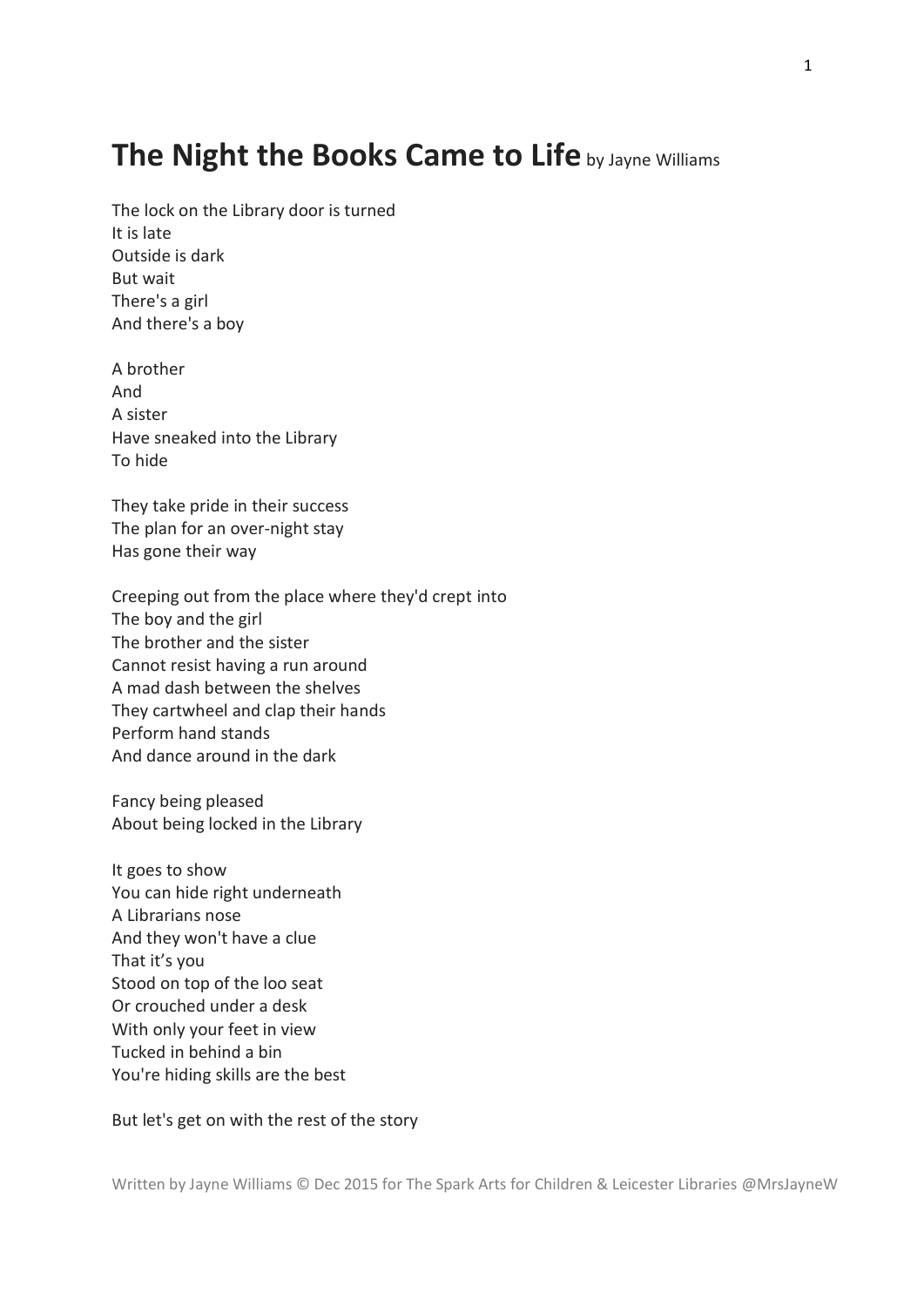Surely The boy and the girl This brother and this sister Have a good reason for wanting to be locked in their Library overnight

Are they expecting an adventure? Hoping for a fright? Running away from something they might not like at home?

Being stuck in the Library With a load of old books Can't be that much fun

What have they done?

Nobody knows where they are Their tea will be cold And the Librarian will moan about Health and Safety When she finds them in the morning

This is the Library where they were told Lots of tall tales When they were small

The story that stands out Above all Is this

'The Night the Books Came to Life'

Now You might think its fabrication But it caught their imagination The night that books came to life? The tale of a little local Library That was visited by nobody So the books took themselves off the shelves And danced And pranced

This all happened one eve Whilst the Caretaker Steve Was on his holidays

Written by Jayne Williams © Dec 2015 for The Spark Arts for Children & Leicester Libraries @MrsJayneW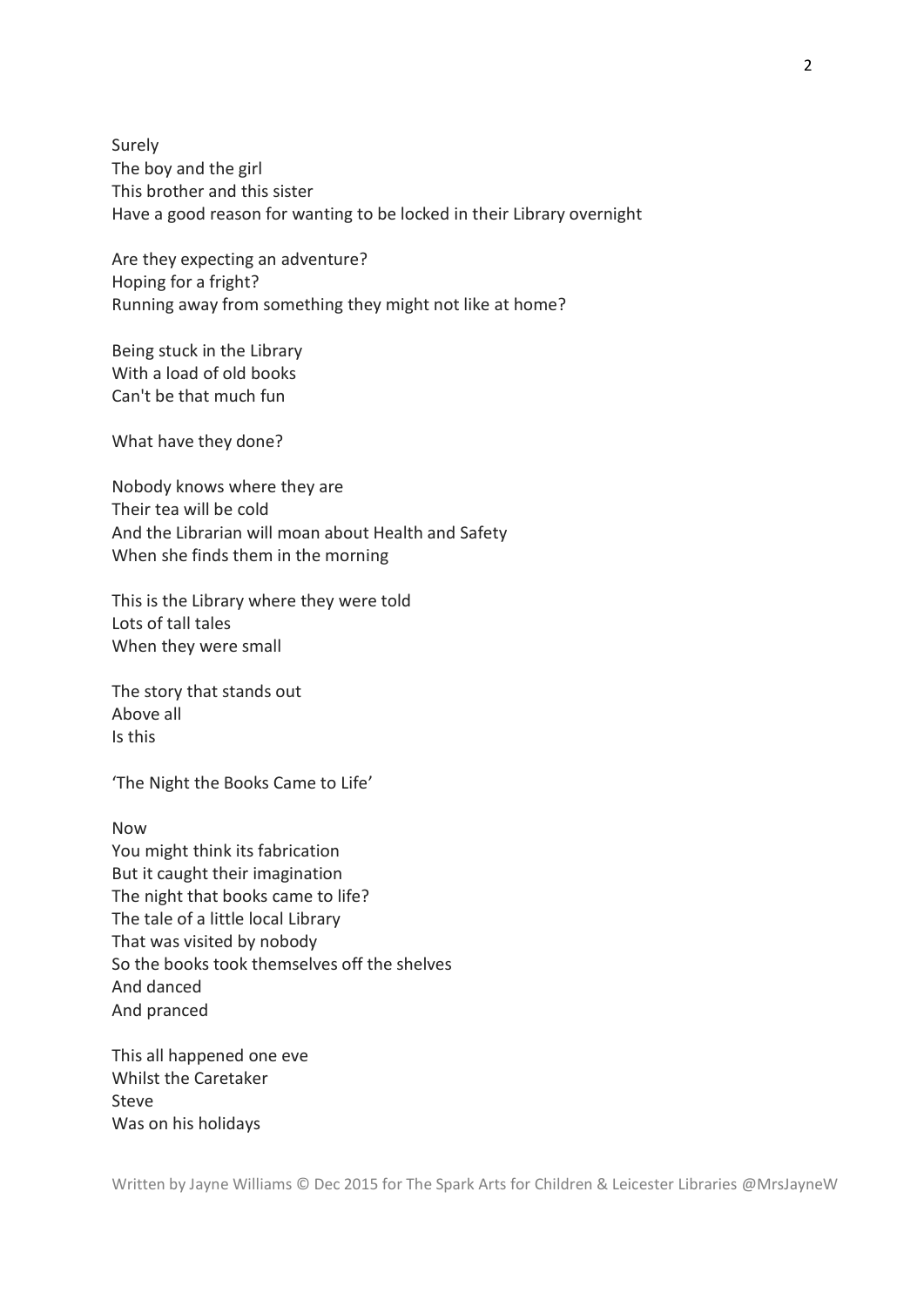Books coming to life? It's not what you expect Books Demanding more respect Feeling unloved

So they act out Around and about Flinging pages here and there Making people stop and stare Instead of passing by

No word of a lie It happened right here But those delinquent books Were put Under lock and key Punished for their bad behaviour Never to be free For children to read

And this boy And this girl The brother and the sister Thought 'what a shame' 'We ought to make sure this doesn't happen again' 'Maybe those books were just misunderstood And they feared that History would repeat itself'

They felt they should do something So set themselves the challenge To read each book From cover to cover Make them know they're loved And appreciated

Maybe you're thinking this is quite a task To read thousands of pages In one night

And even though they are both fast readers As the clock strikes twelve They're only half way down one shelf Between them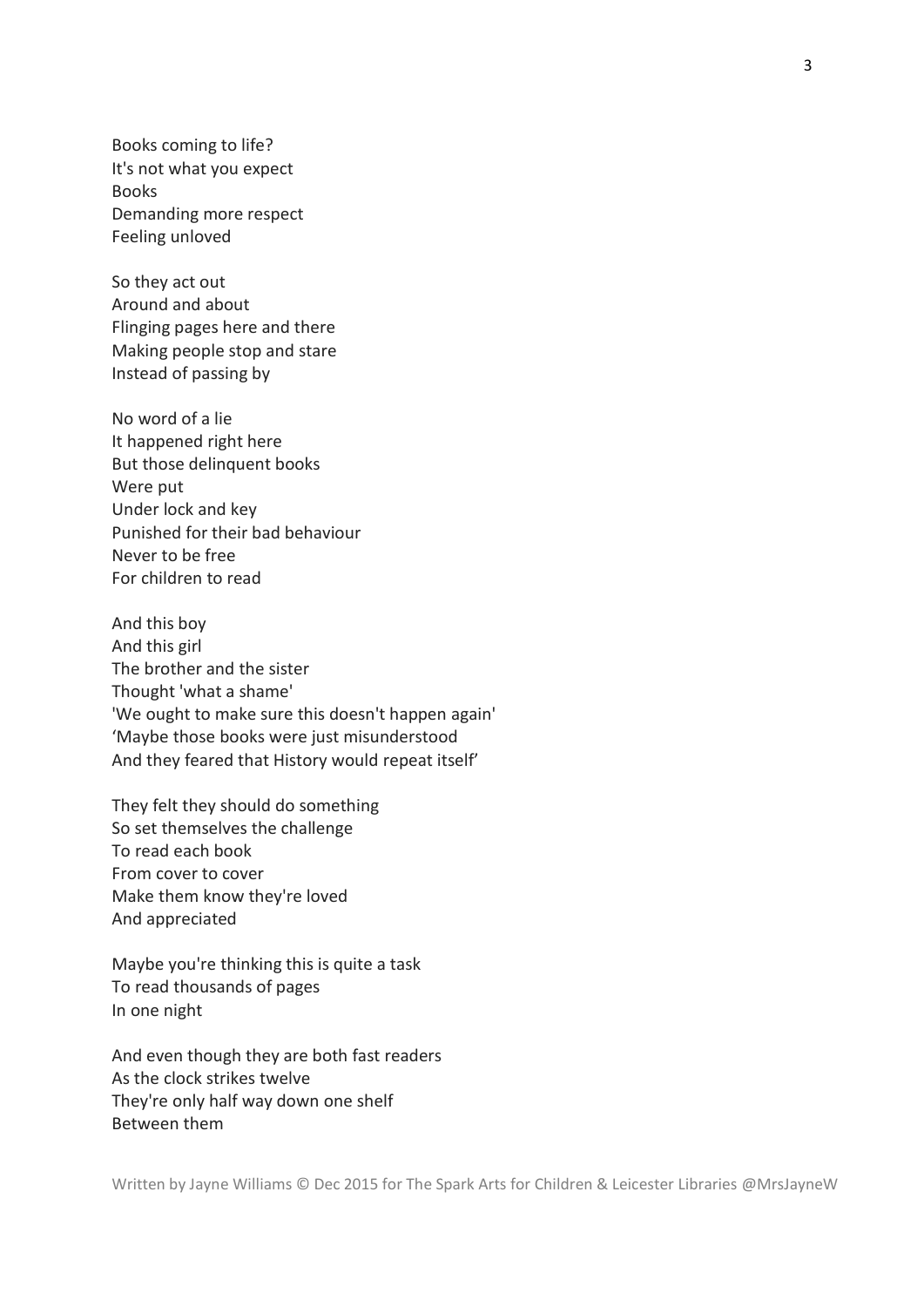Then A sudden thudding sound Shudders the whole building They lose their place on the page

Such a loud noise would put anyone off their reading pace

They run and hide And watch As a sight That widens all four of their eyes To quite an unimaginable size

A sight that has rarely before been seen A sight that you wouldn't even believe

(You can picture what a big deal this is)

Right there In this very Library The books coming to life in the night! Just like they do in the story Only this time It's true

Books darting past their heads With the finest poetry and prose Only just missing the boys nose

Flicking and flapping their pages This sight for sore eyes Goes on for ages

Books based on fiction Some full of facts Books with loads of words in Those are hard backs

Books that have pictures and not so many pages Books written this year Some from the dark ages

Books about Richard III Books about dinosaurs Or how to spot rare birds

Written by Jayne Williams © Dec 2015 for The Spark Arts for Children & Leicester Libraries @MrsJayneW